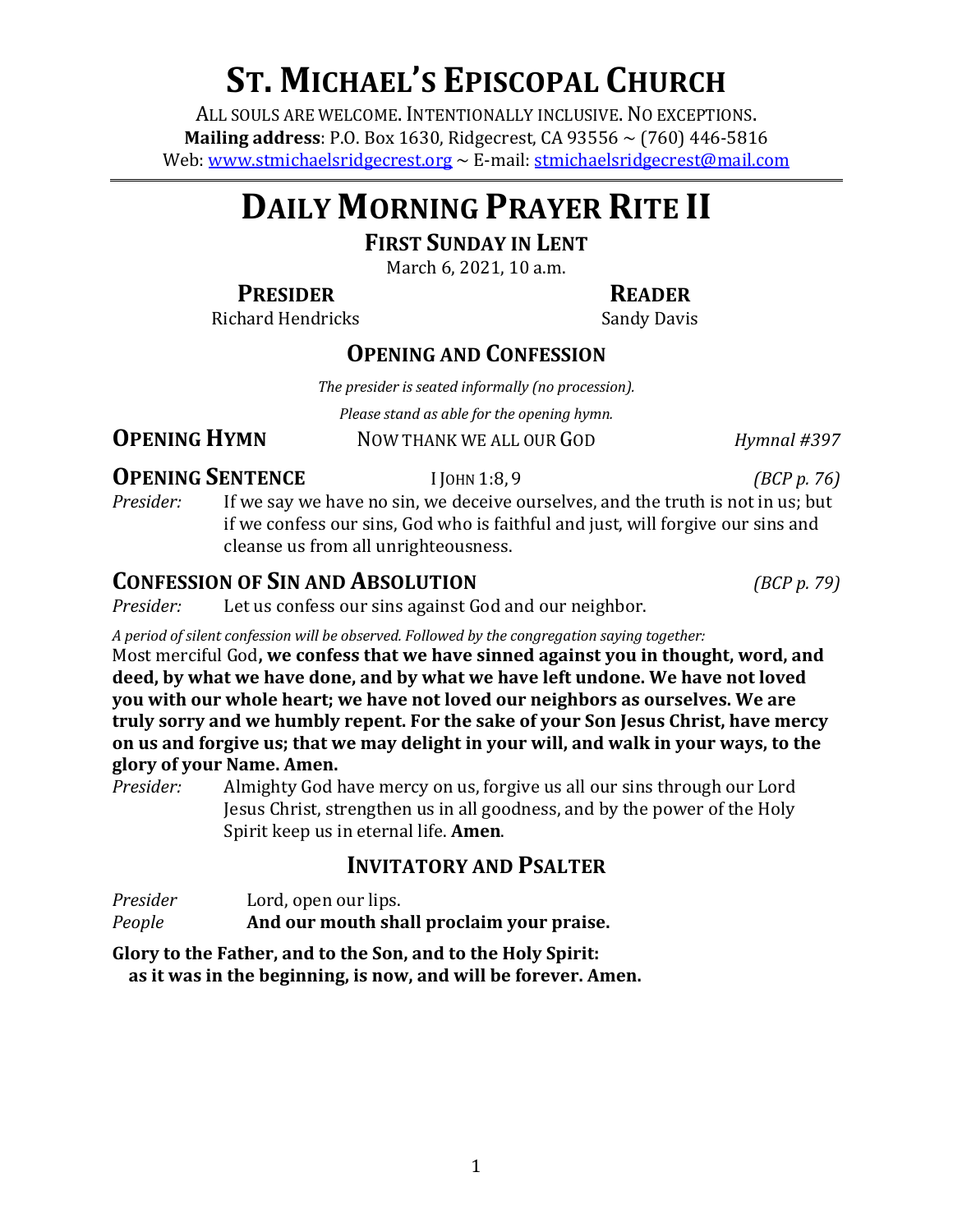# **PSALM 95** *(BCP p. 724)*

*The Presider and the People read responsively.* 

The Lord is full of compassion and mercy: **Come let us adore him.** 

- 1 Come, let us sing to the LORD;  $*$ let us shout for joy to the Rock of our salvation.
- <sup>2</sup> Let us come before his presence with thanksgiving \* and raise a loud shout to him with psalms.
- 3 For the LORD is a great God,  $*$ and a great King above all gods.
- <sup>4</sup> In his hand are the caverns of the earth, \* and the heights of the hills are his also.
- 5 The sea is his, for he made it,  $*$ and his hands have molded the dry land.
- 6 Come, let us bow down, and bend the knee, \* **and kneel before the LORD our Maker.**
- $7$  For he is our God, and we are the people of his pasture and the sheep of his hand.  $*$ Oh, that today you would hearken to his voice!
- 8 Harden not your hearts, as your forebears did in the wilderness, \* at Meribah, and on that day at Massah, when they tempted me.
- 9 They put me to the test,  $*$ though they had seen my works.
- 10 **Forty years long I detested that generation and said,** \* "This people are wayward in their hearts; they do not know my ways."
- 11 So I swore in my wrath,  $*$ "They shall not enter into my rest."

The Lord is full of compassion and mercy: **Come let us adore him.** 

*Please be seated.*

**THE PSALM APPOINTED** PSALM 91:1-2, 9-16 *(BCP p. 719)* 

(The Leader and the People say the Psalm responsively by whole verse.)

- 1 He who dwells in the shelter of the Most High,  $*$ abides under the shadow of the Almighty.
- <sup>2</sup> He shall say to the LORD, "You are my refuge and my stronghold, \* **my God in whom I put my trust."**
- $9$  Because you have made the LORD your refuge,  $*$ and the Most High your habitation,
- 10 There shall no evil happen to you, \* **neither shall any plague come near your dwelling.**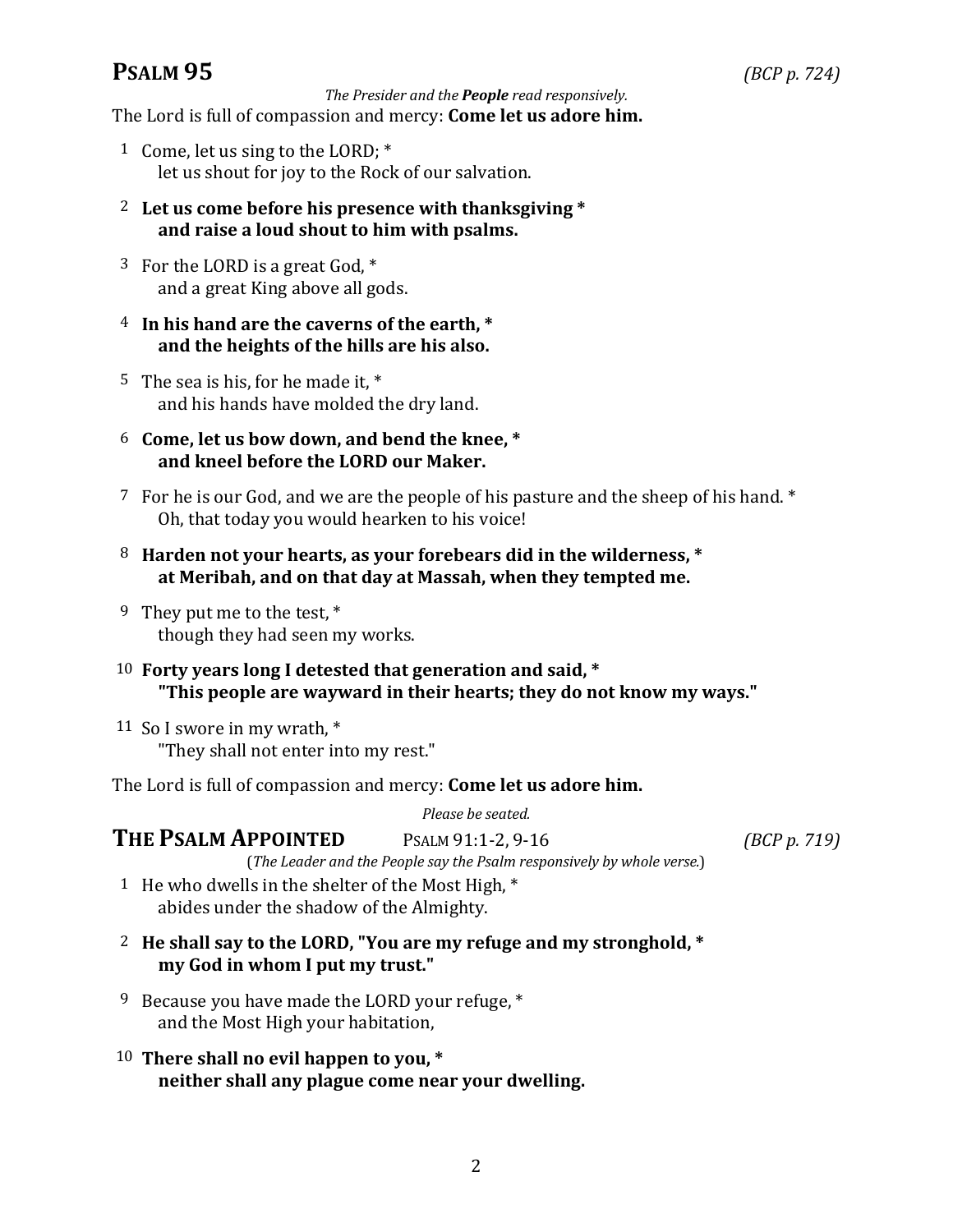- 11 For he shall give his angels charge over you,  $*$ to keep you in all your ways.
- 12 They shall bear you in their hands, \* lest you dash your foot against a stone.
- 13 You shall tread upon the lion and the adder;  $*$ you shall trample the young lion and the serpent under your feet.

#### <sup>14</sup> Because he is bound to me in love, therefore will I deliver him; \* I will protect him, because he knows my Name.

- 15 He shall call upon me, and I will answer him;  $*$ I am with him in trouble; I will rescue him and bring him to honor.
- 16 With long life will I satisfy him, \* and show him my salvation.

Glory to the Father, and to the Son, and to the Holy Spirit: \* as it was in the beginning, is now, and will be forever. Amen.

#### **THE LESSONS**

#### **THE FIRST READING** DEUTERONOMY 26:1-11 SANDY DAVIS

A READING FROM THE BOOK OF DEUTERONOMY:

When you have come into the land that the Lord your God is giving you as an inheritance to possess, and you possess it, and settle in it, you shall take some of the first of all the fruit of the ground, which you harvest from the land that the Lord your God is giving you, and you shall put it in a basket and go to the place that the Lord your God will choose as a dwelling for his name. You shall go to the priest who is in office at that time, and say to him, "Today I declare to the Lord your God that I have come into the land that the Lord swore to our ancestors to give us." When the priest takes the basket from your hand and sets it down before the altar of the Lord your God, you shall make this response before the Lord your God: "A wandering Aramean was my ancestor; he went down into Egypt and lived there as an alien, few in number, and there he became a great nation, mighty and populous. When the Egyptians treated us harshly and afflicted us, by imposing hard labor on us, we cried to the Lord, the God of our ancestors; the Lord heard our voice and saw our affliction, our toil, and our oppression. The Lord brought us out of Egypt with a mighty hand and an outstretched arm, with a terrifying display of power, and with signs and wonders; and he brought us into this place and gave us this land, a land flowing with milk and honey. So now I bring the first of the fruit of the ground that you, O Lord, have given me." You shall set it down before the Lord your God and bow down before the Lord your God. Then you, together with the Levites and the aliens who reside among you, shall celebrate with all the bounty that the Lord your God has given to you and to your house.

The Word of the Lord. **Thanks be to God.**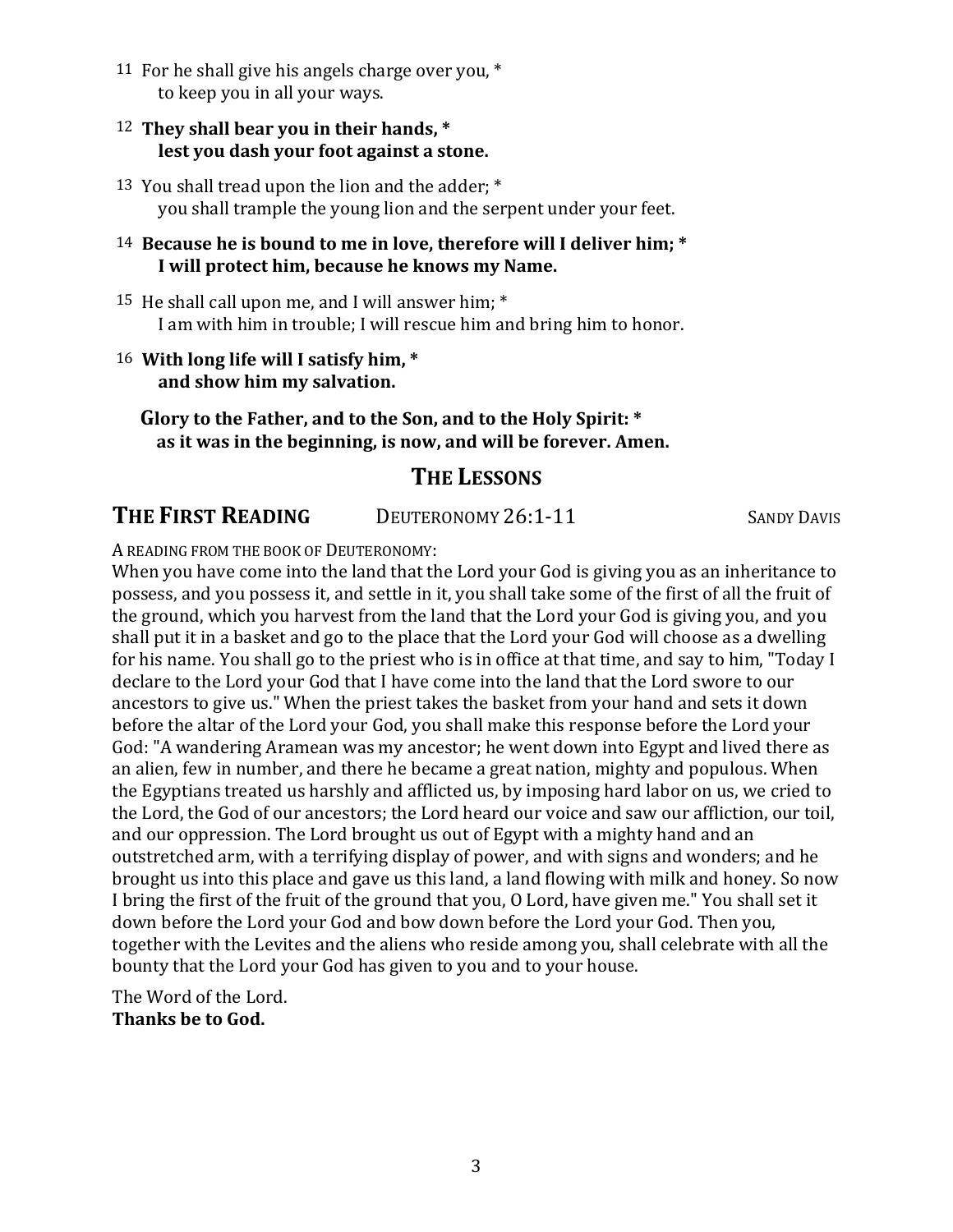#### *Please stand as able.*

**CANTICLE 14** A SONG OF PENITENCE (*BCP pp.* 90-91)

O Lord and Ruler of the hosts of heaven, \* God of Abraham, Isaac, and Jacob, and of all their righteous offspring: You made the heavens and the earth,  $*$ **with all their vast array.** All things quake with fear at your presence;  $*$ they tremble because of your power. But your merciful promise is beyond all measure; \* **it surpasses all that our minds can fathom.** O Lord, you are full of compassion,  $*$ long-suffering, and abounding in mercy. You hold back your hand; \* **you do not punish as we deserve.** In your great goodness, Lord, you have promised forgiveness to sinners, \* that they may repent of their sin and be saved. And now, O Lord, I bend the knee of my heart, \* and make my appeal, sure of your gracious goodness. I have sinned, O Lord, I have sinned, \* and I know my wickedness only too well. Therefore I make this prayer to you: \* Forgive me, Lord, forgive me. Do not let me perish in my sin, \* nor condemn me to the depths of the earth. For you, O Lord, are the God of those who repent, \* and in me you will show forth your goodness. Unworthy as I am, you will save me, in accordance with your great mercy,  $*$ and I will praise you without ceasing all the days of my life. For all the powers of heaven sing your praises, \* and yours is the glory to ages of ages. Amen. *(Prayer of Manasseh 1-2, 4, 6-7, 11-15)*

*Please be seated.*

**THE FIRST READING** ROMANS 10:8B-13 SANDY DAVIS

A READING FROM PAUL'S LETTER TO THE ROMANS:

"The word is near you, on your lips and in your heart" (that is, the word of faith that we proclaim); because if you confess with your lips that Jesus is Lord and believe in your heart that God raised him from the dead, you will be saved. For one believes with the heart and so is justified, and one confesses with the mouth and so is saved. The scripture says, "No one who believes in him will be put to shame." For there is no distinction between Jew and Greek; the same Lord is Lord of all and is generous to all who call on him. For, "Everyone who calls on the name of the Lord shall be saved."

The Word of the Lord. **Thanks be to God.**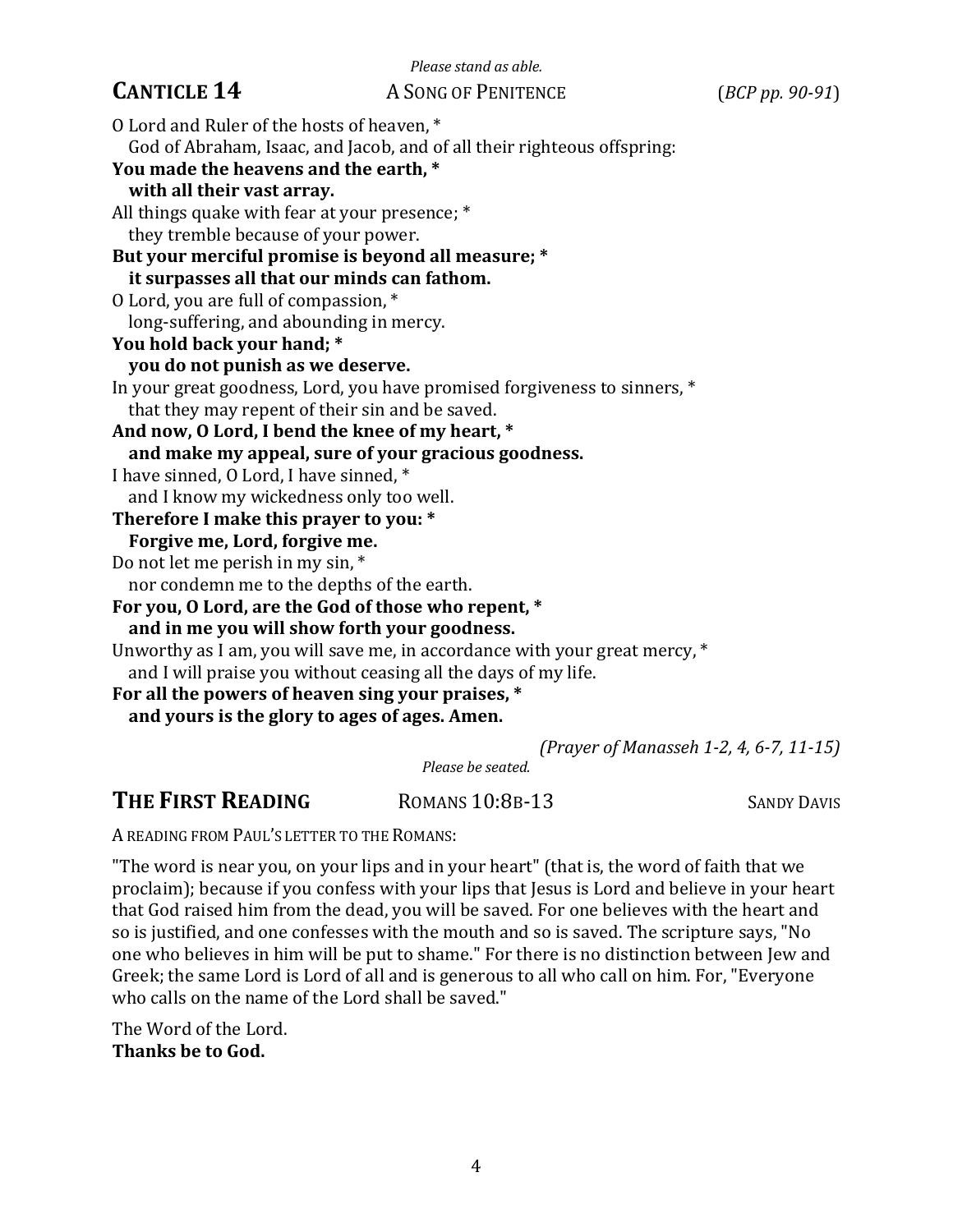|                                                                | Please stand as able.                                              |                 |
|----------------------------------------------------------------|--------------------------------------------------------------------|-----------------|
| <b>CANTICLE 16</b>                                             | THE SONG OF ZECHARIAH                                              | (BCP pp. 92-93) |
| Blessed be the Lord, the God of Israel; *                      |                                                                    |                 |
| he has come to his people and set them free.                   |                                                                    |                 |
| He has raised up for us a mighty savior, *                     |                                                                    |                 |
| born of the house of his servant David.                        |                                                                    |                 |
| Through his holy prophets he promised of old,                  |                                                                    |                 |
| that he would save us from our enemies, *                      |                                                                    |                 |
| from the hands of all who hate us.                             |                                                                    |                 |
| He promised to show mercy to our fathers *                     |                                                                    |                 |
| and to remember his holy covenant.                             |                                                                    |                 |
| This was the oath he swore to our father Abraham, *            |                                                                    |                 |
| to set us free from the hands of our enemies,                  |                                                                    |                 |
| Free to worship him without fear, *                            |                                                                    |                 |
|                                                                | holy and righteous in his sight all the days of our life.          |                 |
|                                                                | You, my child, shall be called the prophet of the Most High, *     |                 |
| for you will go before the Lord to prepare his way,            |                                                                    |                 |
| To give his people knowledge of salvation *                    |                                                                    |                 |
| by the forgiveness of their sins.                              |                                                                    |                 |
| In the tender compassion of our God*                           |                                                                    |                 |
| the dawn from on high shall break upon us,                     |                                                                    |                 |
|                                                                | To shine on those who dwell in darkness and the shadow of death, * |                 |
| and to guide our feet into the way of peace.                   |                                                                    | (Luke 1: 68-79) |
| Glory to the Father, and to the Son, and to the Holy Spirit: * |                                                                    |                 |
|                                                                | as it was in the beginning, is now, and will be forever. Amen.     |                 |

*Please be seated.*

**THE GOSPEL READING** LUKE 4:1-13 RICHARD HENDRICKS

A READING FROM THE GOSPEL OF LUKE.

After his baptism, Jesus, full of the Holy Spirit, returned from the Jordan and was led by the Spirit in the wilderness, where for forty days he was tempted by the devil. He ate nothing at all during those days, and when they were over, he was famished. The devil said to him, "If you are the Son of God, command this stone to become a loaf of bread." Jesus answered him, "It is written, 'One does not live by bread alone.""

Then the devil led him up and showed him in an instant all the kingdoms of the world. And the devil said to him, "To you I will give their glory and all this authority; for it has been given over to me, and I give it to anyone I please. If you, then, will worship me, it will all be yours." Jesus answered him, "It is written, 'Worship the Lord your God, and serve only him.'"

Then the devil took him to Jerusalem, and placed him on the pinnacle of the temple, saying to him, "If you are the Son of God, throw yourself down from here, for it is written, 'He will command his angels concerning you, to protect you,' and 'On their hands they will bear you up, so that you will not dash your foot against a stone."" Jesus answered him, "It is said, 'Do not put the Lord your God to the test." When the devil had finished every test, he departed from him until an opportune time.

The Word of the Lord. **Thanks be to God.**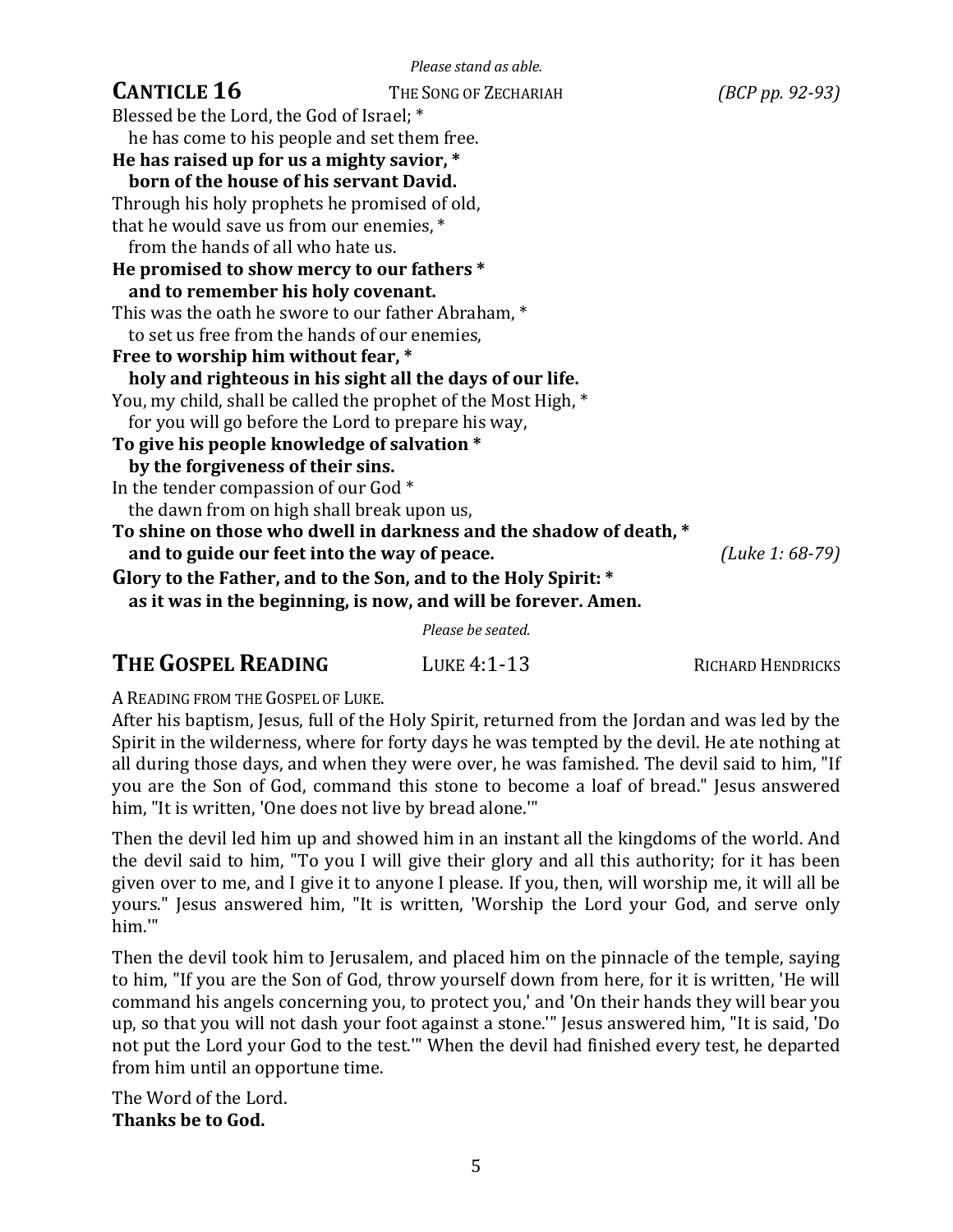https://www.episcopalchurch.org/sermon/hunger-for-the-word-lent-1-c-march-6-2022/ *A period of silence and personal reflection follows the sermon.*

## **THE APOSTLES' CREED** (*BCP p.* 96)

I believe in God, the Father almighty, creator of heaven and earth; I believe in Jesus Christ, his only Son, our Lord.

He was conceived by the power of the Holy Spirit and born of the Virgin Mary.

He suffered under Pontius Pilate, was crucified, died, and was buried.

He descended to the dead. On the third day he rose again.

He ascended into heaven, and is seated at the right hand of the Father.

He will come again to judge the living and the dead.

I believe in the Holy Spirit, the holy catholic Church,

 **the communion of saints, the forgiveness of sins**

**the resurrection of the body, and the life everlasting. Amen.** 

# **THE PRAYERS**

*Presider:* God be with you. *People:* **And also with you.** *Presider:* Let us pray.

#### **SUFFRAGES B** (*BCP p.* 98)

- V. Save your people, Lord, and bless your inheritance;
- R. Govern them and uphold them, now and always.
- V. Day by day we bless you;
- R. We praise your name for ever.
- V. Lord, keep us from all sin today;
- R. Have mercy upon us, Lord, have mercy.
- V. Lord, show us your love and mercy;
- R. For we put our trust in you.
- V. In you, Lord, is our hope;
- R. And we shall never hope in vain.

Almighty God, whose blessed Son was led by the Spirit to be tempted by Satan: Come quickly to help us who are assaulted by many temptations; and, as you know the weaknesses of each of us, let each one find you mighty to save; through Jesus Christ your Son our Lord, who lives and reigns with you and the Holy Spirit, one God, now and for ever. **Amen**.

# **A COLLECT** FOR **PEACE** *(BCP p.* 99)

O God, the author of peace and lover of concord, to know you is eternal life and to serve you is perfect freedom: Defend us, your humble servants, in all assaults of our enemies; that we, surely trusting in your defense, may not fear the power of any adversaries; through the might of Jesus Christ our Lord. **Amen.** 

**THE COLLECT OF THE DAY** FIRST SUNDAY IN LENT (*BCP* p. 218)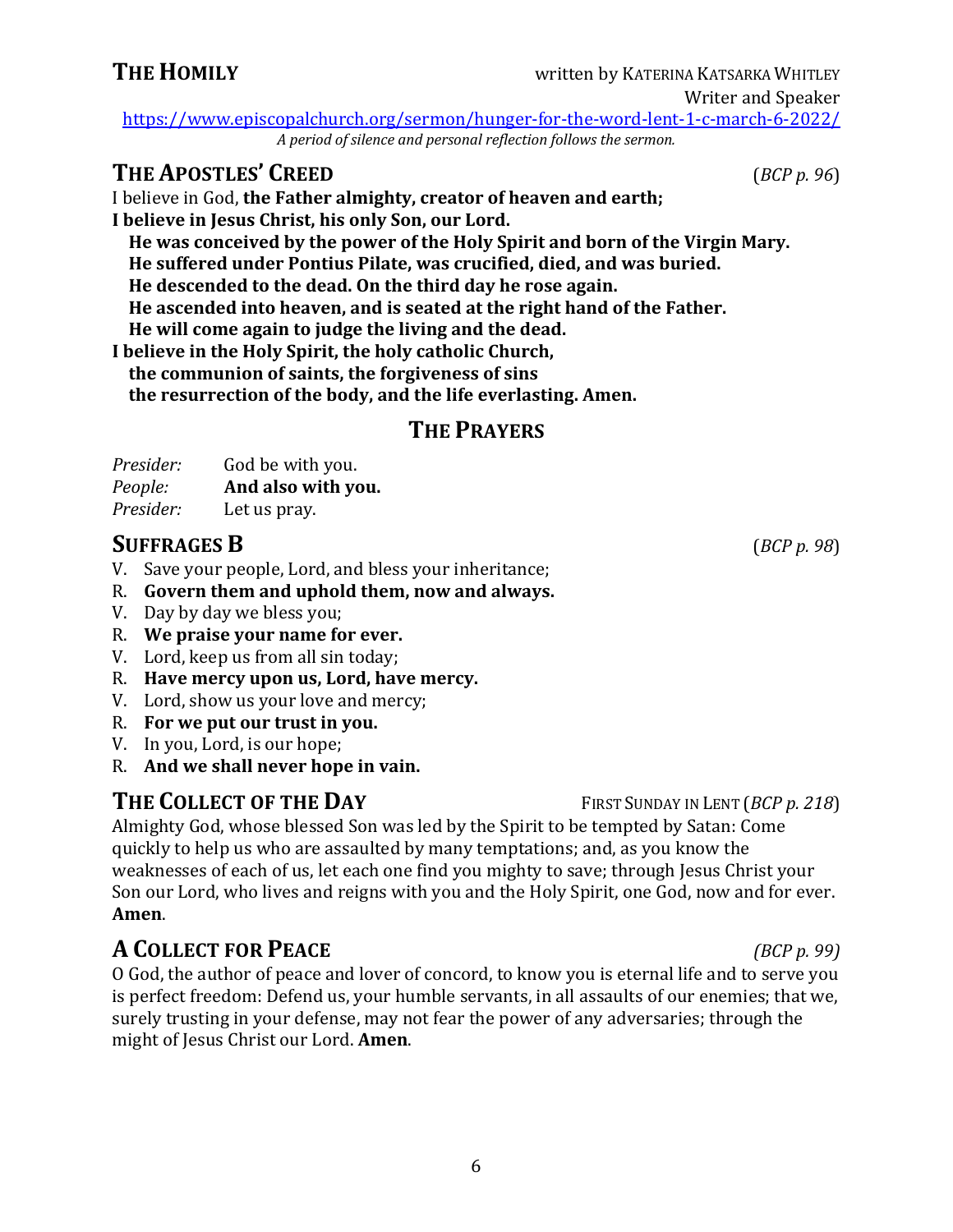### **THE GREAT LITANY** *(EOW#1 pp. 46-49)*

This morning we begin Lent with "The Great Litany." Through the prayers of The Great Litany, the Church *"sweeps up the whole world in its great and loving arms and offers it up to God to be blessed and sanctified."*

| Holy God, Creator of heaven and earth,<br>Holy and Mighty, Redeemer of the world,<br>Holy Immortal One, Sanctifier of the faithful,<br>Holy, blessed, and glorious Trinity, One God,                                                      | Have mercy on us.<br>Have mercy on us.<br>Have mercy on us.<br>Have mercy on us. |
|-------------------------------------------------------------------------------------------------------------------------------------------------------------------------------------------------------------------------------------------|----------------------------------------------------------------------------------|
| From all evil and mischief; from pride, vanity, and hypocrisy;<br>from envy, hatred, and malice; and from all evil intent,                                                                                                                | Savior deliver us.                                                               |
| From sloth, worldliness, and love of money;<br>from hardness of heart and contempt for your word and your laws,                                                                                                                           | Savior deliver us.                                                               |
| From sins of body and mind; from deceits of the world, flesh,<br>and the devil,                                                                                                                                                           | Savior deliver us.                                                               |
| From famine and disaster; from violence, murder,<br>and dying unprepared,                                                                                                                                                                 | Savior deliver us.                                                               |
| In all times of sorrow; in all times of joy;<br>in the hour of our death and at the day of judgment,                                                                                                                                      | Savior deliver us.                                                               |
| By the mystery of your holy incarnation; by your birth, childhood,<br>and obedience; by your baptism, fasting and temptation,                                                                                                             | Savior deliver us.                                                               |
| By your ministry in word and work; by your mighty acts of power;<br>by the preaching of your reign,                                                                                                                                       | Savior deliver us.                                                               |
| By your agony and trial; by your cross and passion;<br>by your precious death and burial,                                                                                                                                                 | Savior deliver us.                                                               |
| By your mighty resurrection; by your glorious ascension;<br>and by your sending of the Holy Spirit,                                                                                                                                       | Savior deliver us.                                                               |
| Hear our prayers, O Christ our God.                                                                                                                                                                                                       | Hear us, O Christ.                                                               |
| Govern and direct your holy Church; fill it with love and truth;<br>and grant it that unity which is your will.                                                                                                                           | Hear us, O Christ.                                                               |
| Give us boldness to preach the gospel in all the world,<br>and to make disciples of all the nations.                                                                                                                                      | Hear us, O Christ.                                                               |
| Enlighten your bishops, priests and deacons with knowledge and understanding,<br>that by their teaching and their lives they may proclaim your word.                                                                                      | Hear us, O Christ.                                                               |
| Give your people grace to witness to your word<br>and bring forth the fruit of your Spirit.                                                                                                                                               | Hear us, O Christ.                                                               |
| Bring into the way of truth all who have erred and are deceived.                                                                                                                                                                          | Hear us, O Christ.                                                               |
| Strengthen those who stand; comfort and help the fainthearted;<br>raise up the fallen; and finally beat down Satan under our feet.                                                                                                        | Hear us, O Christ.                                                               |
| Guide the leaders of the nations into the ways of peace and justice.                                                                                                                                                                      | Hear us, O Christ.                                                               |
| Give your wisdom and strength to Joseph, the President of the United<br>States, Gavin, the Governor of California, and Eric, the Mayor of<br>Ridgecrest, that in all things they may do your will, for your glory<br>and the common good. | Hear us, O Christ.                                                               |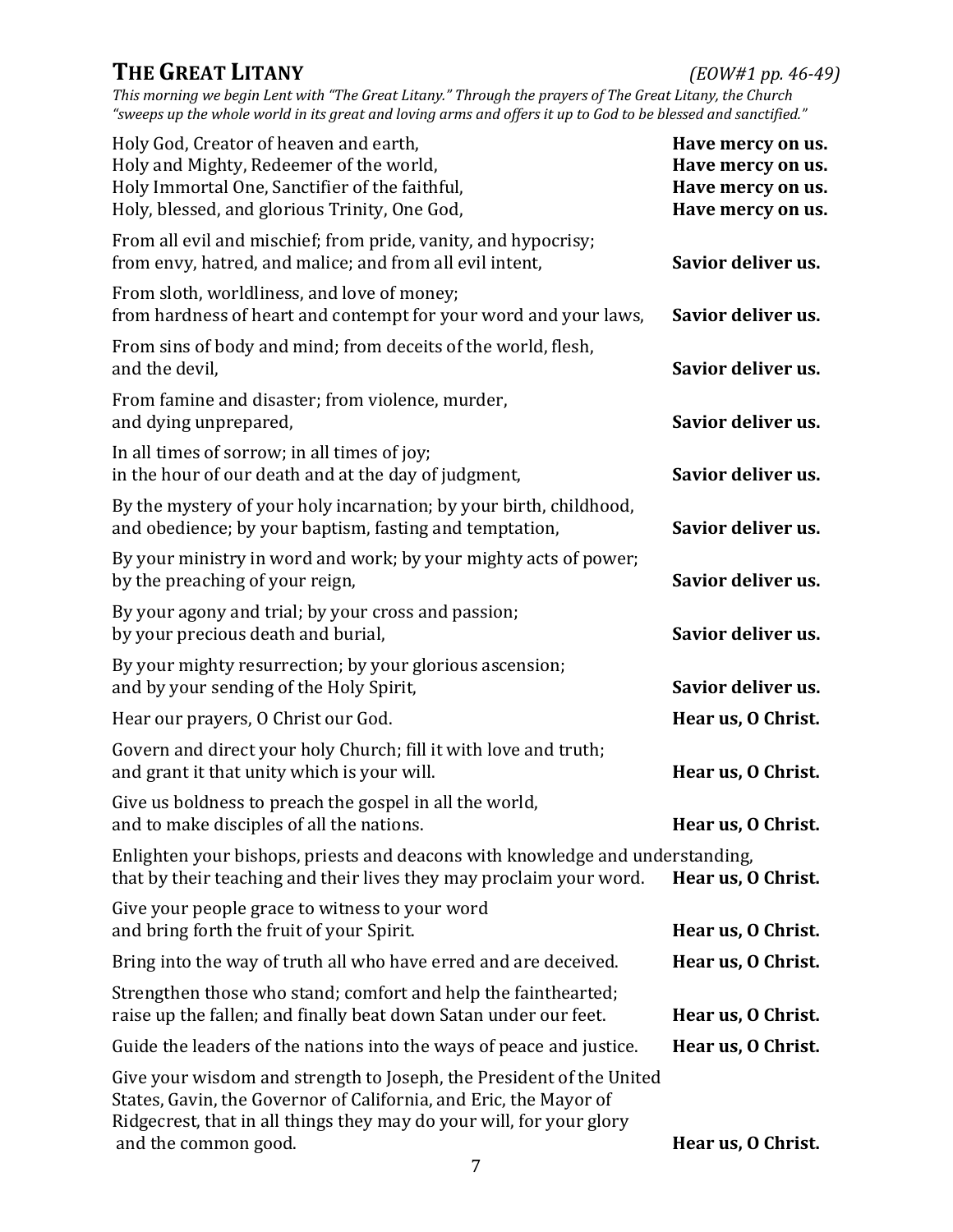| Give to the Congress of the United States, the members of the<br>President's Cabinet, those who serve in our state legislature, and<br>all others in authority the grace to walk always in the ways of truth. | Hear us, O Christ. |
|---------------------------------------------------------------------------------------------------------------------------------------------------------------------------------------------------------------|--------------------|
| Bless the justices of the Supreme Court and all those who administer the law,<br>that they may act with integrity and do justice for all your people.                                                         | Hear us, O Christ. |
| Give us the will to use the resources of the earth to your glory<br>and for the good of all.                                                                                                                  | Hear us, O Christ. |
| Bless and keep all your people,                                                                                                                                                                               | Hear us, O Christ. |
| Comfort and liberate the lonely, the bereaved and the oppressed.                                                                                                                                              | Hear us, O Christ. |
| Keep in safety those who travel and all who are in peril.                                                                                                                                                     | Hear us, O Christ. |
| Heal the sick in body, mind, or spirit and<br>provide for the homeless, the hungry and the destitute.                                                                                                         | Hear us, O Christ. |
| Guard and protect all children who are in danger.                                                                                                                                                             | Hear us, O Christ. |
| Shower your compassion on prisoners, hostages, and refugees,<br>and all who are in trouble.                                                                                                                   | Hear us, O Christ. |
| Forgive our enemies, persecutors, and slanderers,<br>and turn their hearts.                                                                                                                                   | Hear us, O Christ. |
| Hear us as we remember those who have died<br>and grant us with them a share in your eternal glory.                                                                                                           | Hear us, O Christ. |
|                                                                                                                                                                                                               |                    |

Give us true repentance; forgive us our sins of negligence and ignorance and our deliberate sins; and grant us the grace of your Holy Spirit to amend our lives according to your word. Holy God, Holy and Mighty, Holy Immortal One, Have mercy on us.

### **THE LORD'S PRAYER** (*BCP p.* 153)

**Our Father, who art in heaven, hallowed be thy Name, thy Kingdom come,** thy will be done on earth, as it is in heaven. Give us this day our daily bread. And forgive us our trespasses, as we forgive those who trespass against us. And lead us not into temptation, but deliver us from evil. For thine is the kingdom, and the power, and the glory, for ever and ever. Amen.

### **THE SUPPLICATION** (*BCP pp.* 154-155 *adapted*)

For use especially in times of war, or of national anxiety, or of disaster.

O Lord, arise, help us; And deliver us for thy Name's sake.

 $G$ ives to the  $G$  congress of the United  $G$  total  $\alpha$ , the members of the

O God, we have heard with our ears, and our fathers have declared unto us, the noble works that you did in their days, and in the old time before them.

#### **O** Lord, arise, help us; and deliver us for thy Name's sake.

Glory be to the Father, and to the Son, and to the Holy Spirit; as it was in the beginning, is now, and ever shall be, world without end. Amen.

#### **O** Lord, arise, help us; and deliver us for thy Name's sake.

- V. From our enemies defend us, O Christ:
- R. Graciously behold our afflictions.
- V. With pity behold the sorrows of our hearts;
- R. Mercifully forgive the sins of thy people.